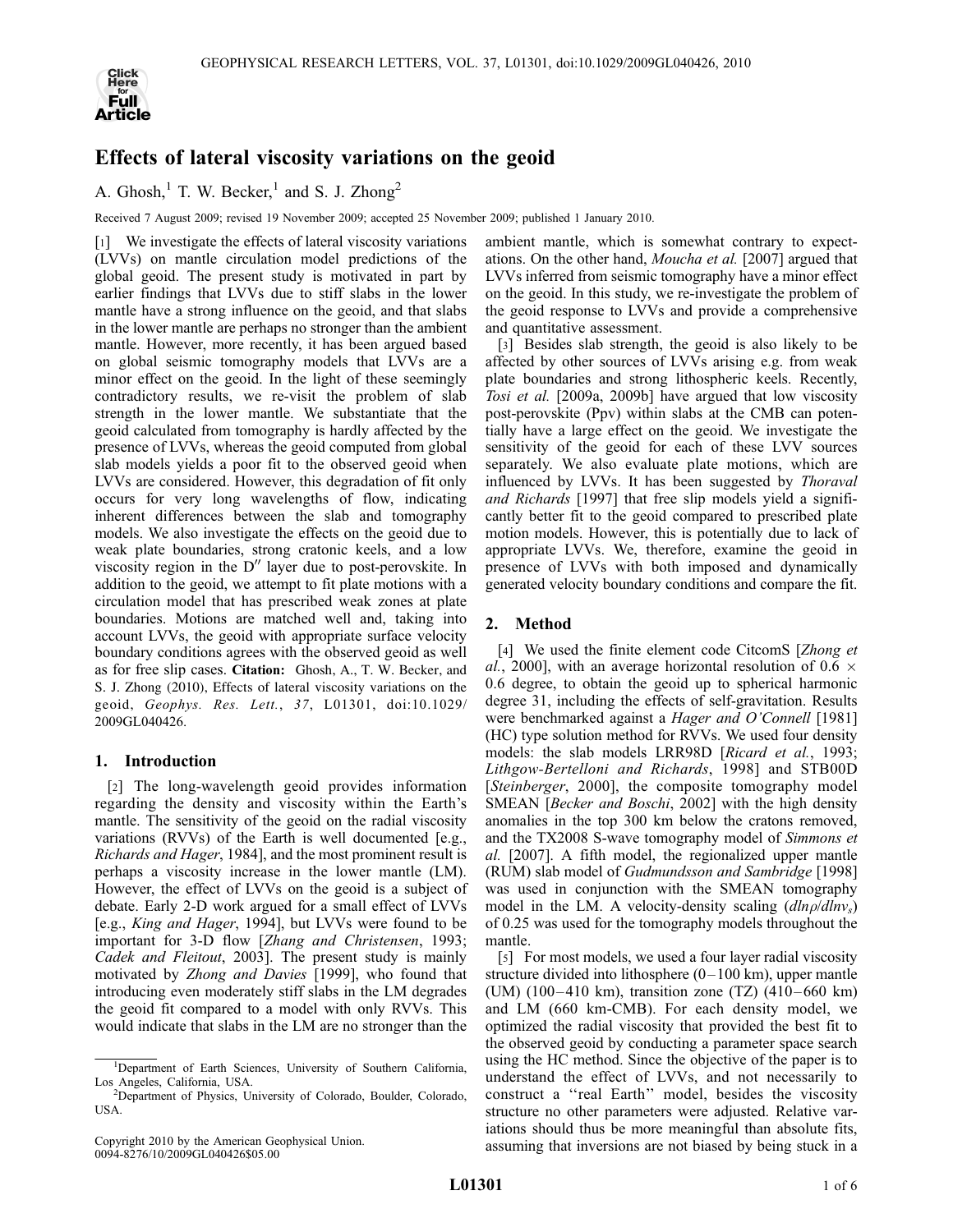L01301 GHOSH ET AL.: LVV GEOID L01301



**Figure 1.** Observed geoid for (a)  $l = 2-31$  and (b)  $l = 4-12$ . Computed geoid for  $l = 2-31$  from LRR98D slab model with (c) radial and (d) lateral viscosity distribution and SMEAN tomography model with (e) radial and (f) lateral viscosity variations.

local minimum, against which we tested with parameter space exploration for various combinations of RVVs and LVVs. Some radial viscosity structures that yielded a poor fit to the geoid improved in fit when lateral variations in the top 100 km were considered. We also tested a few cases (''TBL cases'') where we introduced a low viscosity (10 and 100 times weaker than the LM) layer between 2600 km and the CMB to take into account the effect of the lower thermal boundary layer [e.g., Steinberger and Calderwood, 2006].

[6] LVVs were introduced in two ways. First, viscosities were allowed to vary with temperature, as  $\eta = \eta_0 \cdot \exp(E(T_0 -$ T). Here,  $T_0$  and Tare the reference and non-dimensionalized temperatures and  $E$  determines how strong the temperature dependence is; we took care to maintain the same average layer viscosity for the temperature-dependent as well as the radial cases. To introduce the effect of Ppv, a reverse temperature dependence was assigned to depths between 2600 km and CMB. The geoid was computed and correlated for each spherical harmonic degree with the observed geoid (Figure 1a) [Mayer-Guerr, 2006], corrected for the hydrostatic shape following Nakiboglu [1982]. A regional geoid was also computed over subduction zones by filtering the geoid through a subduction zone filter based on the slab models.

[7] In the second method, specific viscosity values were assigned to certain tectonic regions. Viscosities 100 times lower than the intraplate regions were assigned to the plate margins down to 100 km to examine the influence of weak plate boundaries. The effect of stiff cratons was tested by assigning 100 times higher than ambient viscosities to 3SMAC cratons [Nataf and Ricard, 1996] down to 300 km, with the density anomalies beneath the cratons removed. All models were calculated with free slip boundary conditions, except in one case, when plate velocities from NUVEL-1A [DeMets et al., 1990] in the NNR frame were imposed as surface boundary condition for comparison. We tracked the change of geoid magnitudes with introduction of LVVs by calculating the ratios of the LVV and radial geoid RMS. A ''regional RMS'' was also computed in order to study the change in geoid magnitude over subduction zones using the aforementioned regionalization.

## 3. Strength of Slabs in the Lower Mantle

[8] We first evaluated the geoid for the LRR98D slab and the SMEAN density models with RVVs only (''LRR98D\_ radial" and "SMEAN radial"). As expected, geoid highs were found over most of the subduction zones and both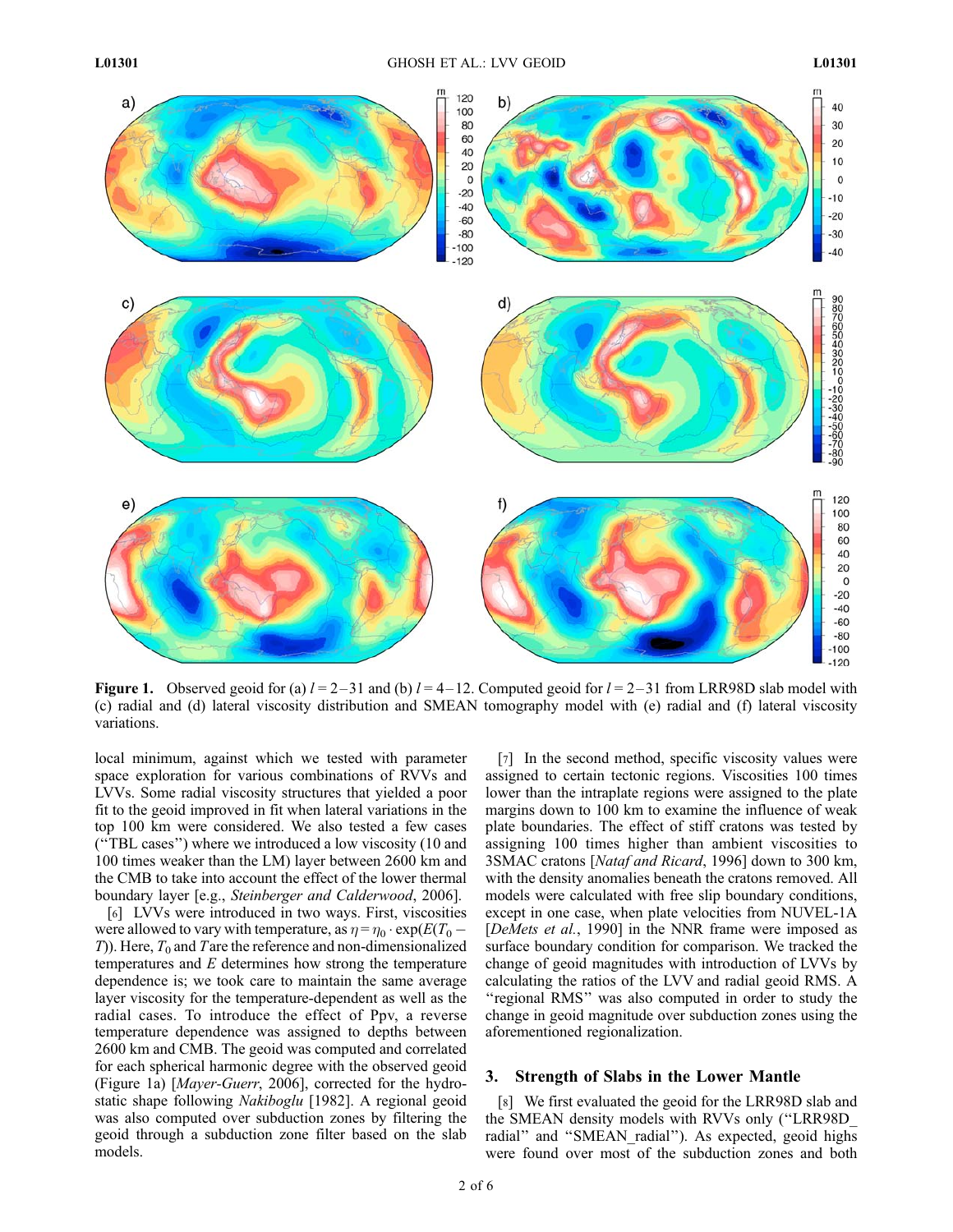

(bottom) Log of RMS ratios between geoid from RVV and LVV distribution. The geoid symbols are open circles, whereas open triangles are used for velocities. The points from models with the same density structure are connected with lines. Note that for the model with imposed plate motions (SMEAN bc) the velocity correlations are unity. The "regional geoid" calculated is the geoid over subduction zones. The radial distribution for the models are given within brackets. The models, for which the radial viscosity distribution are not shown, have the same viscosity structure as the one immediately preceding them. The cases with modelname followed by ''tbl (1 or 2)'' have a low viscosity layer close to the CMB.

yielded comparable fit (0.73 and 0.725, Figures 1c and 1e) to the observed geoid (Figure 1a). Correlations could be improved, e.g. by assuming depth-dependent density scaling, however, we are not concerned with such optimization. Next, we introduced moderate LVVs (slabs/high density anomalies  $\sim$  150 times stiffer than ambient). In this case, while the correlation to the geoid increased slightly for SMEAN (0.74, ''SMEAN\_mod\_LVV''), the correlation degraded substantially for slabs (0.62, ''LRR98D\_mod\_LVV'', ''global geoid'' line in Figure 2). On introduction of stronger LVVs (slabs/high density anomalies  $\sim$ 1000 times stiffer than ambient, "LRR98D\_strong\_LVV" and "SMEAN\_strong LVV''), the fit for slabs degraded further (0.51, Figures 1d and 2), whereas the fit remained almost the same for SMEAN (0.72, Figures 1f and 2). For the LRR98D case, the geoid highs over subduction zones became more pronounced in the North Pacific, contrary to observations. The correlation over subduction zones (''regional geoid'') degraded (Figure 2) and the geoid high over Africa also decreased. The above results are consistent with the findings of Zhong and Davies [1999], who showed that the geoid highs over subduction zones can be produced by stiff isolated slabs that enhance the flow coupling to the CMB, giving rise to less pronounced topographic lows over subduction zones, producing more positive geoid. For the

SMEAN model, the amplitude of the geoid over subduction zones increased with LVVs. However, the overall pattern was only slightly different between the RVV and LVV cases, which is in agreement with the observation of Kaban et al. [2007] and *Moucha et al.* [2007]. Performing the same set of tests on models STB00D and TX2008 showed similar trends. For the ''TBL cases'', the results were consistent with the findings of the non-TBL models (Figure 2).

[9] Additionally, we tested a combined model with seismicity-based RUM slabs in the UM and SMEAN tomography in the LM (RUM\_SMEAN) [Yoshida and Nakakuki, 2009]. The global correlation to the observed geoid changed very slightly as in the pure SMEAN cases. Calculation of regional correlation over subduction zones showed an almost constant fit for ''RUM\_SMEAN'' for both RVV and LVV cases and an overall decrease in the geoid magnitudes over subduction zones when LVVs were introduced (Figure 2).

[10] Since the wavelengths that are most sensitive to the presence of slabs are between degrees 4–12 [Hager, 1984], we also filtered out  $l = 2-3$  and  $l > 12$  from the total geoid. On removing those wavelengths, the subduction zone signal became more pronounced (Figure 1b), although the overall geoid amplitudes dropped. We then filtered the longest and shorter wavelengths from the computed geoid for both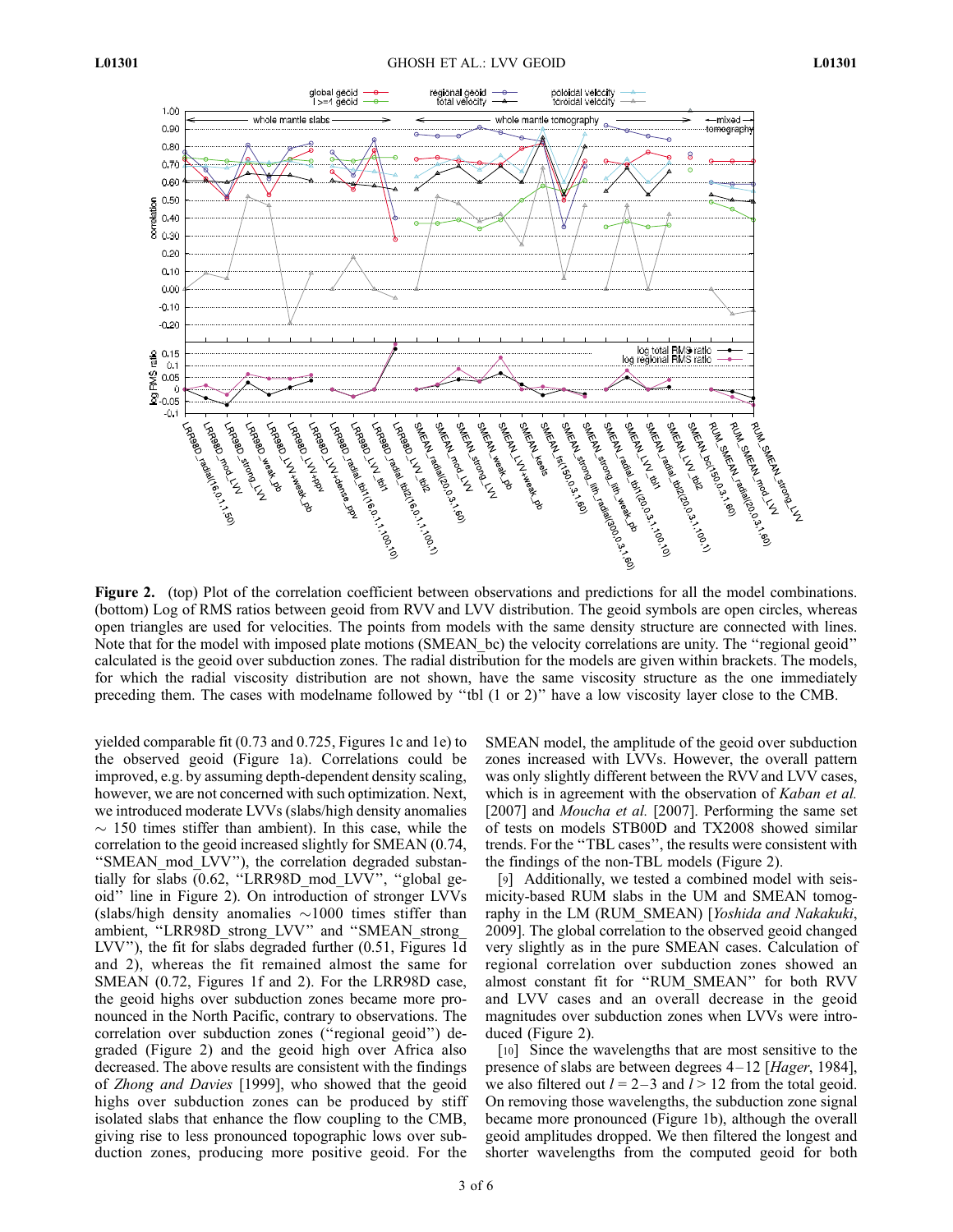LRR98D and SMEAN for RVV and LVV cases. The resultant  $l = 4-12$  geoid from LRR98D showed similar fit to the observed geoid for  $l = 4 - 12$  (Figure 1b), for both the RVV (0.73) and LVV cases (0.73 and 0.72 for moderate and strong temperature dependent viscosity,  $l > 4$  geoid" line in Figure 2). For SMEAN, the overall fit decreased when the longest wavelengths were subtracted, however, the relative fits between the RVV and LVV cases remained almost unchanged. Similar trends were seen with models STB00D and TX2008. It could be argued that the lowest degrees contain significant power for the slab and tomography models, hence, filtering them out would also remove a large part of the slab signal. Thus, we also compared the geoid from slab and tomography models with the observed geoid for  $l = 2-3$ , which would have most of its slab signal removed. The  $l = 2-3$  geoid from both the models correlated well with the observed geoid for the radial cases (0.81), and so did the LVV geoid for the SMEAN model (0.83). However, the LVV geoid from LRR98D fared poorly (0.59) at those degrees, demonstrating that there exist inherent differences between the slab and tomography models, especially at low degrees, which are enhanced with the introduction of LVVs. The above differences between the models stem mainly from the presence of low density anomalies in the tomography models, and associated upwellings, especially in the Pacific region, which are absent in the slab models, and also from the different distribution of high density anomalies (slabs) in the two models.

[11] The global  $(l = 2-31)$  geoid from the slab model (Figures 1c and 1d) resembles the  $l = 4-12$  observed geoid (Figure 1b), whereas, the global geoid from tomography (Figures 1e and 1f) resembles the global observed geoid (Figure 1a). Further inspection also reveals that the ring of positive geoid surrounding the Pacific in Figure 1b is better represented by the slab model with LVVs (Figure 1d) compared to the one with RVVs (Figure 1c). This indicates that the effect of strong slabs on the geoid depends on the wavelengths that are considered. When compared to the global observed geoid, the LVVs in the slab models degrade the fit, whereas if the longest wavelengths are removed from the observed geoid, in order to concentrate on the wavelengths that the slabs are sensitive to, the stiff LM slabs seem to match the geoid pattern better, although a quantitative assessment could not be done for this particular case. Hence, studies with regional models of slabs [see *Moresi* and Gurnis, 1996] would be required to draw any conclusion regarding slab strength.

# 4. Effects of Weak Plate Boundaries, Strong Continental Keels and Low Viscosity Post-Perovskite

[12] Tosi et al. [2009a, 2009b] pointed out that the presence of low viscosity Ppv beneath the slabs [Hunt et al., 2009] could have a large effect on the geoid by reducing the geoid highs over subduction zones. This would allow for stiff slabs in the LM without having unrealistically high geoid over areas of subduction. We introduced such low viscosity Ppv beneath the slabs between 2600 km and CMB. The Ppv was made 1000 times weaker than the TZ by assigning a negative temperature dependent viscosity, with a normal temperature dependent viscosity in the

remaining four layers as before (LRR98D\_strong\_LVV). We found that global correlation returned to the radial case value (0.73); in spite of the presence of strong slabs, the fit to the global geoid did not degrade, as suggested by Tosi et al. [2009a, 2009b]. The same exercise repeated with a slightly denser Ppv (following Tosi et al. [2009b], ''LRR98D\_LVV+dense\_ppv'') produced similar results (Figure 2). The longest wavelengths  $(l = 2, 3)$  that yielded a degraded fit to the observed geoid when LVVs due to slabs were introduced, were influenced by the presence of the weak Ppv, which counteracted the effects of the strong slabs providing a good match with the observed geoid.

[13] Several earlier studies have discussed the importance of weak plate boundaries in influencing the geoid [e.g., Zhong and Davies, 1999; Yoshida and Nakakuki, 2009; Tosi et al., 2009a, 2009b]. We introduced weak plate boundaries in our SMEAN tomography model. The geoid pattern due to LVVs from weak plate boundaries was not much affected: the global correlation decreased slightly, although the geoid magnitude changed considerably, especially, over the subduction zones where the geoid highs became more pronounced. We next tested a stronger lithospheric viscosity (300 times stronger than the TZ). The radial case (SMEAN\_strong\_lith\_radial) showed a low correlation (0.50 in Figure 2) which improved considerably (0.71) with the inclusion of weak plate boundaries (SMEAN\_strong\_lith\_weak\_pb); the geoid highs over some subduction zones, which were absent in the radial case, could be reproduced by including weak plate margins, as shown previously by Zhong and Davies [1999].

[14] The effect of stiff continental keels on the geoid has been studied, e.g., by Karpychev and Fleitout [2000], who concluded that stiff keels have considerable impact on the long wavelength geoid, and also by *Zhong* [2001], who found the keels to be more important for regional scale geoid. We studied the effect of stiff continental keels on the geoid by incorporating high viscosity cratons in our SMEAN tomographic model (SMEAN\_keels). An improved match with the observed geoid was seen when these stiff keels were considered. The correlation rose from 0.73 to 0.79. The main change occurred over North America, where inclusion of the keels resulted in a low geoid [see Zhong, 2001], as is observed, compared to the geoid high seen in that area from the radial case. The overall geoid magnitude increased slightly from the radial case whereas the geoid magnitude over subduction zones remained unchanged (Figure 2).

## 5. Predicting Plate Motions

[15] A comprehensive mantle circulation model should not only match the geoid, but also predict other indicators of convective flow, such as plate motions. LVVs are crucial in predicting the right plate motions [e.g., Ricard and Vigny, 1989; Zhong et al., 2000]. We found that a strong lithosphere (150 times stronger than TZ) with weak plate boundaries, high viscosity cratonic keels and strong temperature dependent viscosities (SMEAN\_fs) provided a good fit to both the observed geoid (0.82) and plate velocities (0.85, Figure 2), consistent with the findings of Becker [2006]. Hence, presence of LVVs permits a strong lithosphere, which otherwise produces a poor geoid fit, and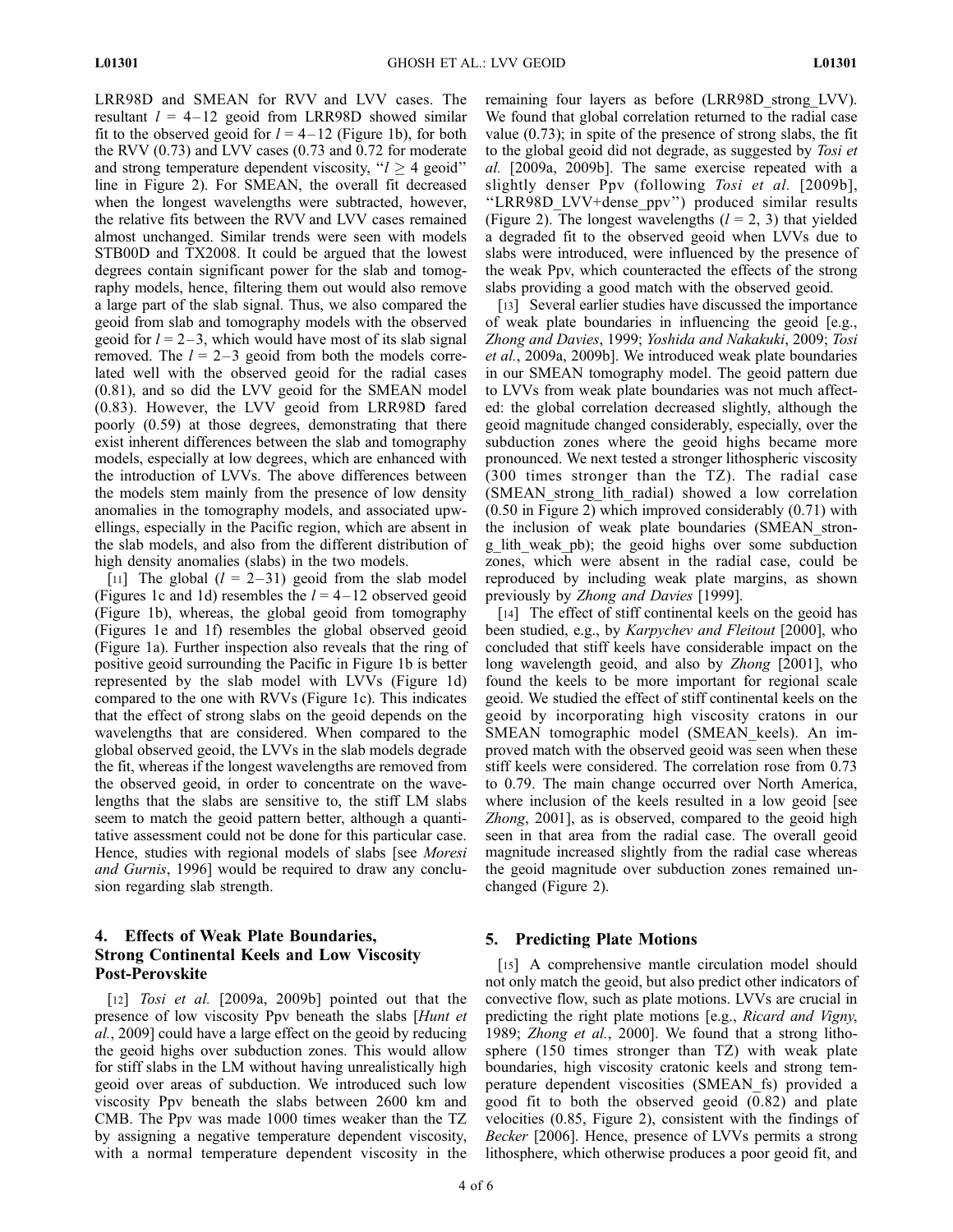which is necessary in order to generate the right plate motions.

[16] We therefore expect that when an appropriate LVV and density structure is taken into consideration in the circulation model, the geoid with imposed plate velocities at the surface would yield a fit similar to the free slip case, unlike what has been suggested before [Thoraval and Richards, 1997]. In order to test this, we considered the viscosity structure that matched both plate velocities and geoid (SMEAN\_fs) and calculated the geoid from this particular case, but this time after imposing plate velocities as surface boundary condition (SMEAN\_bc). The resultant geoid showed a global correlation of 0.74 with the observed geoid, indicating that a good match is indeed possible with imposed velocity boundary conditions. It is our conjecture that tuning of parameters could improve the geoid fit further and that in the presence of LVVs, no additional requirements, such as a barrier to flow at 660 km [Cadek and Fleitout, 2003], are required to match dynamic observables within the context of whole mantle circulation.

[17] We also looked at how the presence of LVVs affect dynamic topography. The dynamic topography pattern did not vary much between RVV and LVV cases, however, the magnitudes were affected by as much as  $\sim$ 20% when LVVs were introduced.

### 6. Conclusions

[18] High viscosity slabs in the LM have a large influence on the global geoid fit for slab-only models, whereas tomography models are insensitive to strong LVVs in the LM, confirming earlier work. However, when the geoid from slab and tomography models was compared with the observed geoid between degrees  $4-12$ , in order to focus on the slab response, it was found that the fit remained unchanged between cases of radial and lateral viscosity variations for both slab and tomography models. This reconciles the findings of Zhong and Davies [1999] and Moucha et al. [2007]. A comparison of the low degree geoid  $(l = 2-3)$  showed a substantial change in geoid pattern with LVVs for slab-only models, indicating that differences in the slab and tomography models, especially the absence of low velocity anomalies in the former, are enhanced by the introduction of LVVs. This implies that the slab model may not be an adequate description of the overall mantle buoyancy forces.

[19] Weak plate boundaries affect both the style and amplitude of the geoid as long as the lithosphere is sufficiently stiff and are hence important for global plate dynamics. Presence of stiff continental keels improves the geoid fit. A model with weak plate boundaries in addition to temperature dependent viscosity and strong cratonic keels provided a good match to both the observed geoid and plate motions; imposing surface velocity boundary conditions instead to the same model yielded similar results. A strong lithosphere, which is important to match plate motions, and which otherwise provides a poor fit to the geoid, is possible when LVVs are considered. This implies that circulation models with LVVs that assume simple whole mantle flow are consistent with geoid and velocity constraints.

[20] **Acknowledgments.** This study was supported by NSF grant EAR 0711366. Software package CitcomS is maintained at CIG. This paper benefited from reviews by Yanick Ricard and an anonymous reviewer.

#### References

- Becker, T. W. (2006), On the effect of temperature and strain-rate viscosity on global mantle flow, net rotation, and driving forces, Geophys. J. Int., 167, 943 – 957.
- Becker, T. W., and L. Boschi (2002), A comparison of tomographic and geodynamic mantle models, Geochem. Geophys. Geosyst.,  $3(1)$ , 1003, doi:10.1029/2001GC000168.
- Cadek, O., and L. Fleitout (2003), Effect of lateral viscosity variations in the top 300 km on the geoid and dynamic topography, Geophys. J. Int., 152, 566 – 580.
- DeMets, C., R. G. Gordon, D. F. Argus, and S. Stein (1990), Current plate motions, Geophys. J. Int., 101, 425 – 478.
- Gudmundsson, O., and M. Sambridge (1998), A regionalized upper mantle (RUM) seismic model, J. Geophys. Res., 103, 7121 – 7136.
- Hager, B. H. (1984), Subducted slabs and the geoid: Constraints on mantle rheology and flow, J. Geophys. Res., 89, 6003-6015.
- Hager, B. H., and R. J. O'Connell (1981), A simple global model of plate dynamics and mantle convection, J. Geophys. Res., 86, 4843-4878.
- Hunt, S. A., D. J. Weidner, L. Li, L. Wang, N. P. Walte, J. P. Brodholt, and D. P. Dobson (2009), Weakening of calcium iridate during its transformation from perovskite to post-perovskite, Nature Geosci., 2, doi:10.1038/ ngeo663.
- Kaban, M., I. Rogozhina, and V. Trubitsyn (2007), Importance of lateral viscosity variations in the whole mantle for modelling of the dynamic geoid and surface velocities, J. Geodyn., 43, 262 – 273.
- Karpychev, M., and L. Fleitout (2000), Long-wavelength geoid: The effect of continental roots and lithosphere thickness variations, Geophys. J. Int., 143, 945 – 963.
- King, S. D., and B. H. Hager (1994), Subducted slabs and the geoid: 1. Numerical experiments with temperature-dependent viscosity, J. Geophys. Res., 99, 19,843-19,852
- Lithgow-Bertelloni, C., and M. Richards (1998), The dynamics of Cenozoic and Mesozoic plate motions, Rev. Geophys., 36, 27 – 78.
- Mayer-Guerr, T. (2006), Gravitationsfeldbestimmung aus der analyse kurzer Bahnbögen am Beispiel der Satellitenmissionen CHAMP und GRACE, Ph.D. thesis, Univ. of Bonn, Bonn, Germany.
- Moresi, L. N., and M. Gurnis (1996), Constraints on the lateral strength of slabs from three-dimensional dynamic flow models, Earth Planet. Sci. Lett., 138, 15–28.
- Moucha, R., A. Forte, J. Mitrovica, and A. D. Daradich (2007), Lateral variations in mantle rheology: Implications for convection related surface observables and inferred viscosity models, Geophys. J. Int., 169,  $113 - 135$
- Nakiboglu, S. M. (1982), Hydrostatic theory of the Earth and its mechanical implications, *Phys. Earth Planet. Int.*, 28, 302-311.
- Nataf, H., and Y. Ricard (1996), 3SMAC: An a priori tomographic model of the upper mantle based on geophysical modeling, Phys. Earth Planet. Inter., 95, 101 – 122.
- Ricard, Y., and C. Vigny (1989), Mantle dynamics with induced plate tectonics, J. Geophys. Res., 94, 5987 – 6002.
- Ricard, Y., M. Richards, C. Lithgow-Bertelloni, and Y. Le (1993), A geodynamic model of mantle density heterogeneity, J. Geophys. Res., 98, 21,895 – 21,909.
- Richards, M. A., and B. H. Hager (1984), Geoid anomalies in a dynamic Earth, J. Geophys. Res., 89, 10,299 – 10,313.
- Simmons, N. A., A. M. Forte, and S. P. Grand (2007), Thermochemical structure and dynamics of the African superplume, Geophys. Res. Lett., 34, L02301, doi:10.1029/2006GL028009.
- Steinberger, B. (2000), Slabs in the lower mantle: Results of dynamic modelling compared with tomographic images and the geoid, Phys. Earth Planet. Inter., 2000, 241-257.
- Steinberger, B., and A. Calderwood (2006), Models of large-scale viscous flow in the Earth's mantle with constraints from mineral physics and surface observations, Geophys. J. Int., 167, 1461-1481, doi:10.1111/ j.1365-246X.2006.03131.x.
- Thoraval, C., and M. A. Richards (1997), The geoid constraint in global geodynamics: Viscosity structure, mantle heterogeneity models, and boundary conditions, Geophys. J. Int., 131, 1-8.
- Tosi, N., O. Cadek, and Z. Martinec (2009a), Subducted slabs and lateral viscosity variations: Effects on the long wavelength geoid, Geophys. J. Int., 179, 813-826, doi:10.1111/j.1365-246X.2009.04335.x.
- Tosi, N., O. Cadek, Z. Martinec, D. A. Yuen, and G. Kaufmann (2009b), Is the long-wavelength geoid sensitive to the presence of postperovskite above the core-mantle boundary?, Geophys. Res. Lett., 36, L05303, doi:10.1029/2008GL036902.